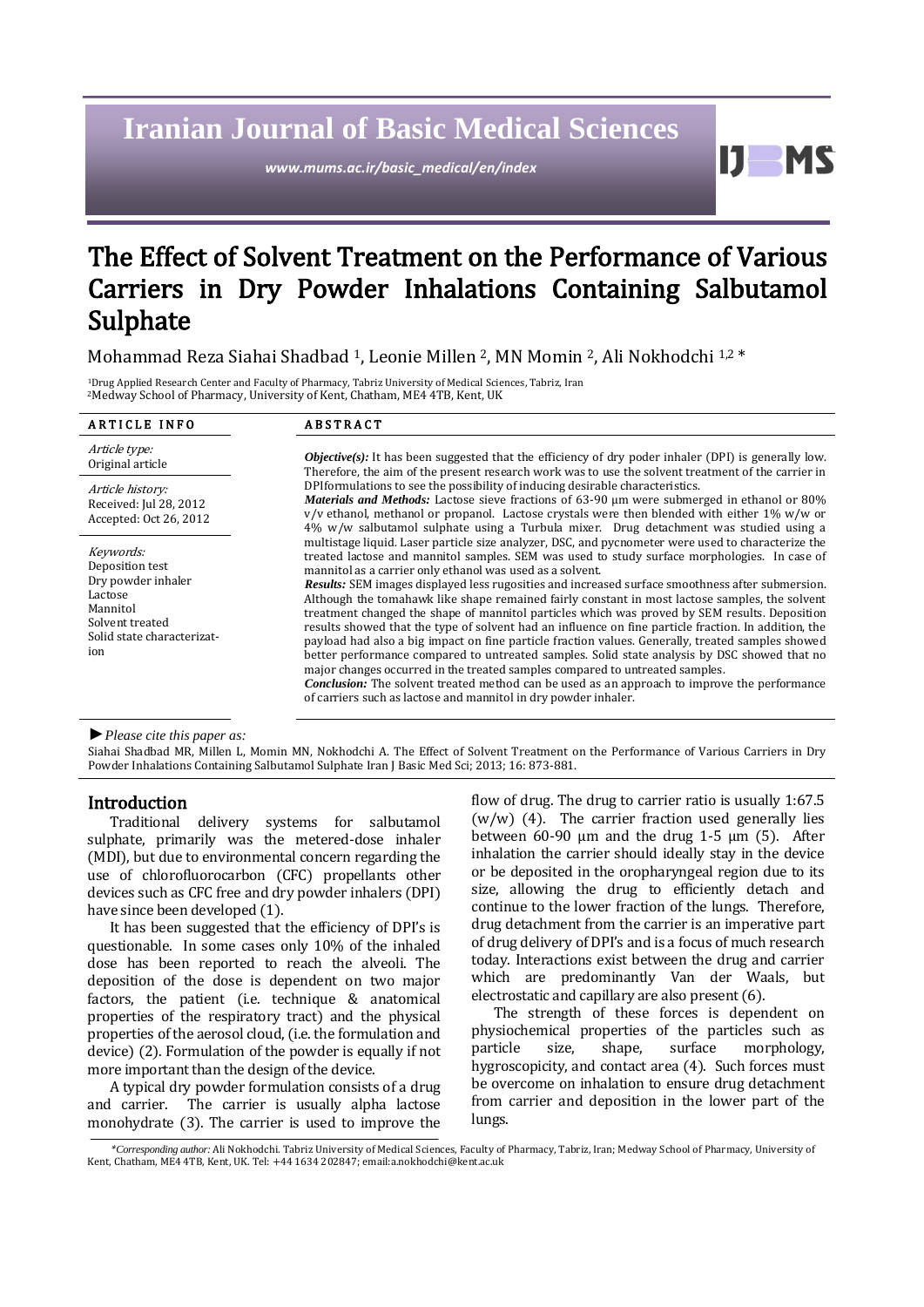It had been suggested that a way to improve the bioavailability and dispersion of the drug is to use carriers with desirable physiological and physiochemical characteristics. One such method is the recrystallisation of carrier particularly lactose (7-8) and mannitol (9-11).

The aim of this study is to investigate the effects of solvent treatment of the carrier on the aerosolization performance of dry powder inhalers containing salbutamole sulphate. In light of the above aim, in the present study the effect of different types of alcohol with different strengths on the properties and morphology of lactose and mannitol was investigated.

## Materials and Methods **Materials**

Salbutamol sulphate (Ivax, UK), mannitol (Roquette, France), and lactose monohydrate (DMV international, UK) were used. Ethanol, isopropyl alcohol and methanol were purchased from Fisher scientific, UK.

# Preparation of carrier

Carrier fractions 63-90 µm were prepared by 10 minutes of mechnaical sieving. Half of the lactose sieve fraction was treated with aqueous ethanol solution,  $96\%$  v/v and the other with  $80\%$  v/v ethanol, to remove impurities and adhering fines from the particles and reduce the surface irregularities in order to produce carrier crystals with increased surface smoothness. This process was then repeated with methanol and propanol. For this treatment 100 g of lactohale particles (lactose monohydrate) was added to 1 litre of one of the alcohol solution and the mixture stirred for 10 min and then filtered (pore size 0.45 µm). The filtered residue was dried for 16 hr at  $40^{\circ}$ C on a tray in the oven and the dried fraction was passed through a 90 µm sieve to remove agglomerated lactose particles. Two duplicate batches were prepared for the next step. All experiments were carried out at a temperature of 25°C and a relative humidity of 50%. A control was also prepared which was not treated with any alcohol.

Mannitol was also treated in identical manner, but only ethanol was used as a solvent.

# Blending of lactose with Salbutamol

Each of the lactose sieve fractions was mixed with either 1.0% or 4.0% (w/w) salbutamol sulphate in a stainless steel container of 160 ml, using a turbula mixer (TZF 06034, Willy A Bachofen AG Switzerland) at 90 rpm for 10 minutes. The batch size was 25 g.

# Characterisation of mixture

Surface morphologies were studied using an electron scanning microscope (SEM) (Stereoscan 360– Cambridge instruments UK LTD, Edward sputter coater S150B). Powder particles were scattered onto aluminium stubs with double sided adhesive carbon , thinly coated in gold for 2 minutes at 1kv and 30 milliamps then entered into the scanning electronic microscope. An image was then generated at different magnifications.

# Density and powder flow measurements

The true density ( $\rho_{true}$ ) of all lactose samples was measured using an ultrapycnometer 1000 (Quantachrom, USA) using helium gas at an input gas pressure of 19 psi and an equilibrium time of 1 min. Each sample was weighed and an average of 3 experiments was conducted per sample at 5 pulses per minute. Therefore, the results are the mean and standard deviation of 3 runs.

Carr's index (CI) was measured for all lactose powders as an indication of powder flowability (12, 13).

Briefly, each powder was filled into a 5 mL measuring cylinder and after recording the volume (bulk volume) the cylinder was tapped 100 times and the new volume was recorded (tap volume). A preliminary experiment showed that 100 taps was sufficient to attain the maximum reduction in the volume of powder bed. The bulk density  $(\rho_b)$ , tap density  $(\rho_t)$ , and Carr's Index (CI, Eq. 4) were measured:

$$
CI = \left(\frac{\rho_{t-} \rho_b}{\rho_b}\right) \times 100 \qquad \qquad Eq. 1
$$

# Particle size distribution

Particle size distribution of starting materials and blends were measured with a Sympatec HELOS compact KA laser diffraction apparatus (Sympatec, Clausthal-Zellerfeld, Germany), using a RODOS dry powder dispenser (at 2 bars).

The samples were measured for accumulative distribution as well as a number of parameters including volume mean diameter (VMD) and span value (calculated as  $D_{90\%}$  -  $D_{10\%}/$   $D_{50\%}$ ). Each individual result was quantified and tabulated for percent frequency and cumulative frequency.

# Differential scanning calorimetry (DSC)

DSC experiments were conducted using a Differential Scanning Calorimeter (DSC 822e Mettler Toledo Inc.). Aluminium hermetic DSC pans were used throughout the study. The mass of the empty pan was weighed with sample to ensure the total did not exceed a weight of 4- 8 mg, they were then sealed with a toggle press at 10 N and punctured to release air. After sealing the pans were placed in the DSC furnace.

Before each measurement the sample was allowed to equilibrate for 5 minutes at 25°C and was then heated to 250°C for lactose and 350°C for salbutamol at a heating rate of 10°C. min-1 under nitrogen gas. The instrument was calibrated with indium and zinc.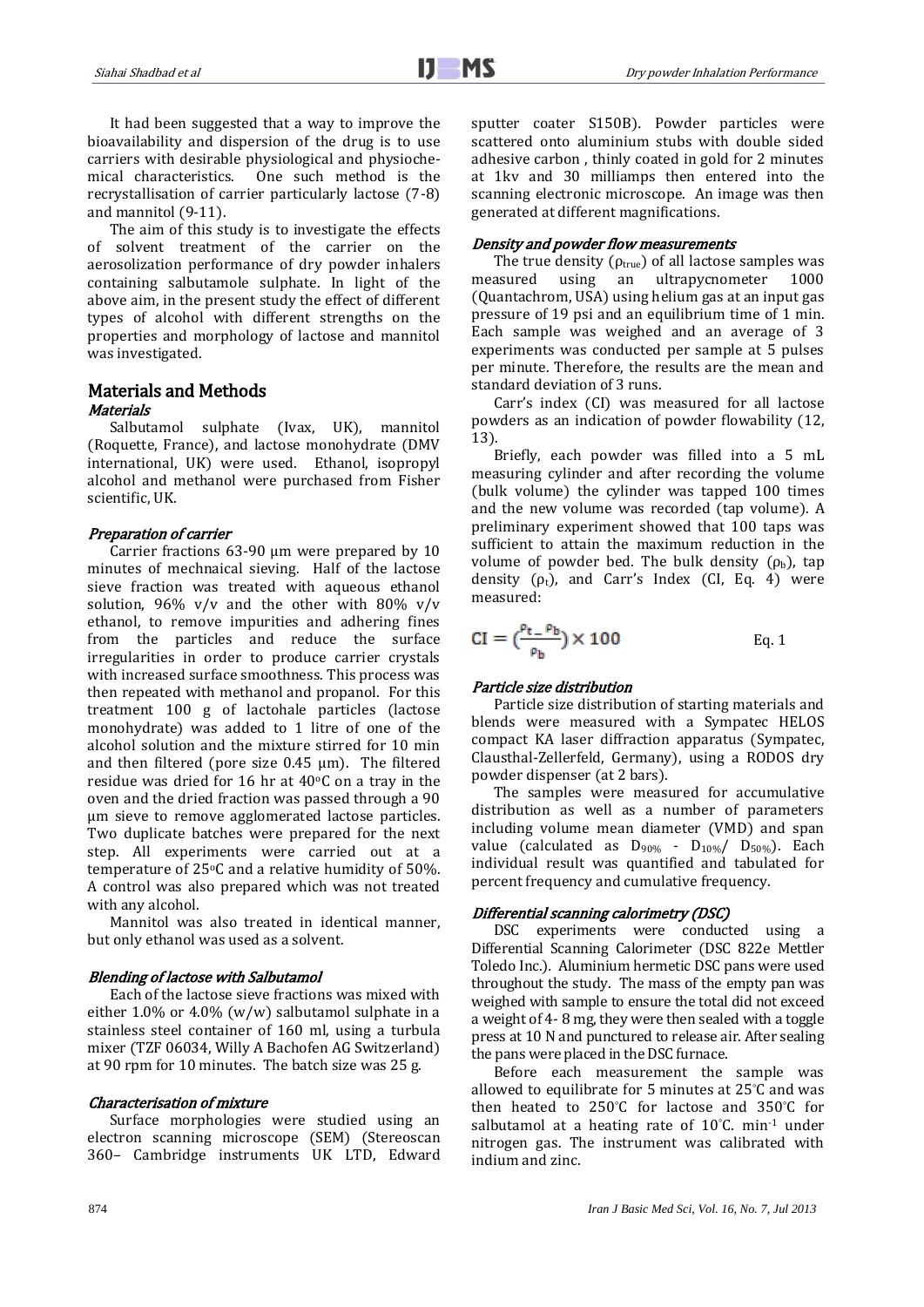

Table 1. Micromeritics properties of lactose and mannitol samples treated with different solvents

| Sample                    | True density $(g/cm^3)$ | VMD(num) | Span | Carr's Index (%) | Flow behaviour |
|---------------------------|-------------------------|----------|------|------------------|----------------|
| Lactose only              | $1.543 + 0.011$         | 74.39    | 1.18 | 5.0              | Excellent      |
| Treated with ethanol      | $1.547 + 0.013$         | 86.02    | 1.00 | 17.5             | Fair           |
| Treated with 80% ethanol  | $1.547 + 0.010$         | 69.66    | 1.28 | 20.0             | Fair           |
| Treated with methanol     | $1.551 \pm 0.013$       | 75.88    | 1.16 | 17.5             | Fair           |
| Treated with 80% methanol | $1.537 + 0.014$         | 75.04    | 1.23 | 17.5             | Fair           |
| Treated with propanol     | $1.464 + 0.010$         | 72.09    | 1.21 | 17.3             | Fair           |
| Treated with 80% propanol | $1.437 + 0.008$         | 69.40    | 1.21 | 17.5             | Fair           |
| Mannitol only             | $1.576 \pm 0.016$       | 32.36    | 2.40 | 5.1              | Excellent      |
| Treated with ethanol      | $1.577 + 0.012$         | 29.90    | 2.50 | 2.5              | Excellent      |
| Treaterd with 80% ethanol | $1.601 + 0.009$         | 27.19    | 2.48 | 5.0              | Excellent      |

### Deposition studies

Powder pulmonary deposition profiles of all dry powders were assessed *in vitro* using a Multi Stage Liquid Impinger (MSLI) equipped with a USP induction port (Copley Scientific, Nottingham, UK). Before operating, 20 mL of distilled water was introduced to MSLI stages 2, 3, 4 and 5 in order to make the collection surfaces wet. A filter paper (Whatman®; pore size  $<$ 0.45 µm) was introduced in stage 5 of the impinger. The dose was entered into a standard inhaler (Airmax), which has been fitted to a moulded rubber mouth piece and attached to the throat piece of the impinger. Once the assembly had been checked and found to be airtight and vertical, the vacuum pump was switched on. The pump was allowed to-run for 4 seconds in which the dose was released. A total of 50 actuations were taken per sample, (according to pharmacopoeia guidelines).

The inhaler containing the formulation blends was fitted in a mouthpiece adaptor and then attached to the impinger induction port (IP). A pressure drop of 4 kPa was found to be induced through the impinger by operating at a flow rate of 60 L/min. The time interval over which actuation occurred was about 4 s, as calculated using equation 4:

#### Time  $= 240/$  flow rate

After 50 actuations for each sample, the water present on each stage was collected and then each stage was washed further with more distilled water several times (the final volume of water used to wash each stage was 100 mL). The powder deposited on the induction port was also collected by washing with water and the final solution adjusted to 100 mL. Each inhaler with its mouthpiece adapter was also washed thoroughly and the final washing solutions also constituted to 100 mL. The amount of salbutamol sulphate deposited on the inhaler and mouthpiece adaptor, induction port and each individual impaction stage of the MSLI was then quantified by UV.

FPF was calculated from that plot as the cumulative amounts of drug with an aerodynamic diameter  $\leq$  5 µm taken as a percentage of the emitted dose.

## **Results**

## Micromeritics behaviour of lactose and mannitol powders

The true density of all lactose and mannitol samples (Table 1) showed that the solvents used to treat the samples had no remarkable effect on true density of powders. The effects of solvent treatment on the flow behaviour of lactose and mannitol samples were listed in Table 1. Carr's index is a simple index that can be determined on small quantities of powder and can interpret the flow properties of the sample (12, 13). Good flow property for carriers is important in inhalation to make sure that the formulations containing drug particles can flow into capsule or inhaler and also from the inhaler to the mouth. As flow is greatly affected by factors such as size, shape, density and surface roughness, it is expected that the solvent treatment should have an important effect on the flowability of powders. All mannitol powders displayed excellent flow, whereas, the treated lactose samples lost their excellent flow properties and was reduced to fair flow.

Table 1 shows that, generally, lactose or mannitol powders treated with 80% of the solvent showed smaller VMD. This could be due to the higher solubility of sugars in the presence of water (solubility of mannitol increased from 19.15 to 385.4 mg/Lit when the amount of ethanol decreased from 100 to 80%) which make the particles smaller. Similar reduction in the solubility was reported in case of lactose (14). For a dry powder inhalation a VMD (volume mean diameter) of between 70 and approx 120 µm is advisable (4). Most samples fell within this range apart from all mannitol samples which were either extremely lower than this. All powders showed similar pattern in terms of particle size distribution and an example was shown in Figure 1 for untreated lactose sample.

## Scanning electron microscope (SEM)

Images of all lactose and mannitol powders were shown in Figures 2 and 3, respectively. An appearance of increased smoothness in some of the samples is evident. A tomahawk shape was displayed by most particles which remained fairly consistent before and after submersion. Ethanol treated sample (Figure 2b) and 80% v/v treated lactose sample (Figure 2C) produced similar surfaces. When considering the methanol treated lactose, both 80% v/v (Figure 2e) and methanol (Figure 2d) tended to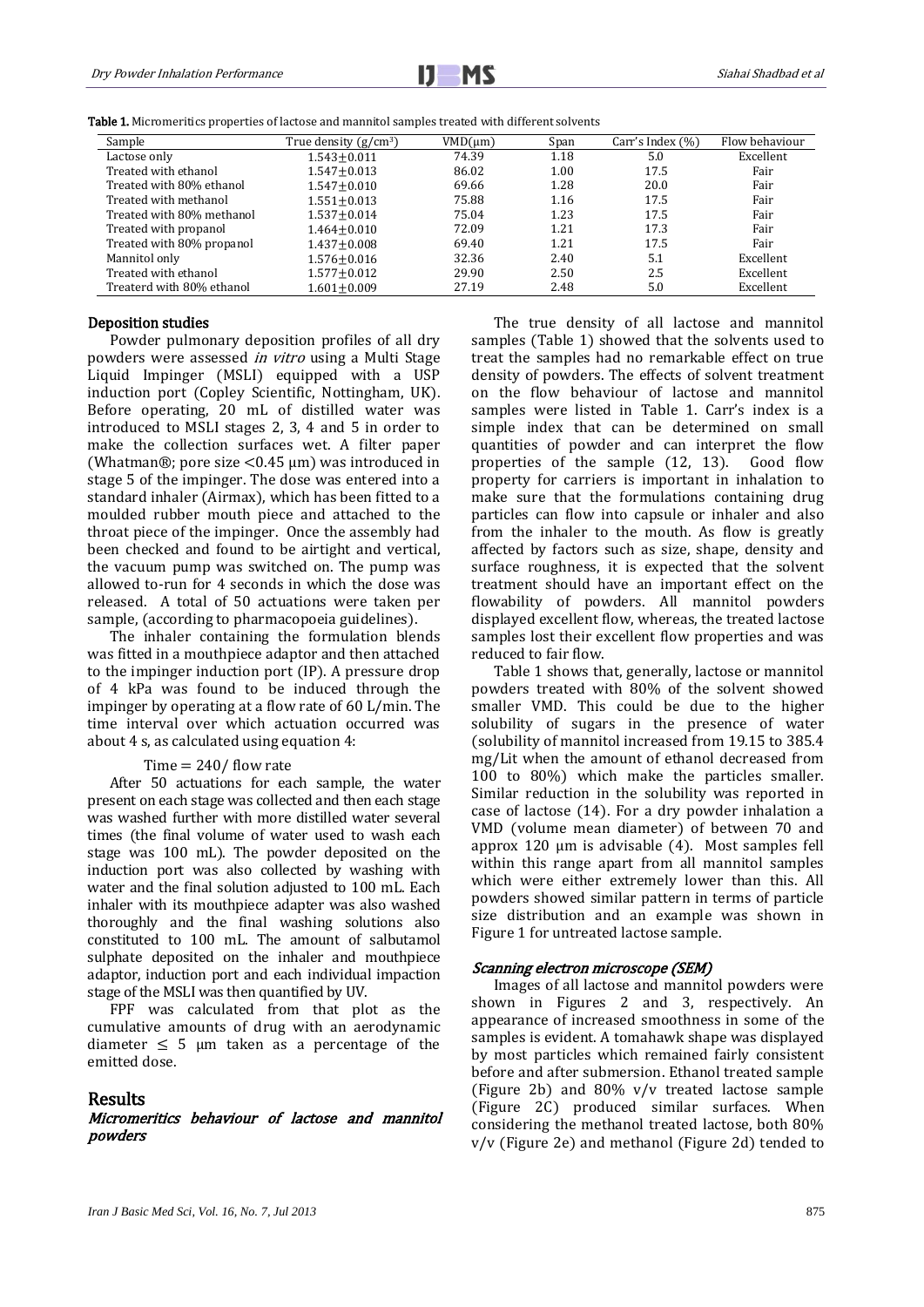



Figure 1. Particel size distribution of lactsoe powder.

lactose. Propanol 80% v/v (Figure 2g) treated lactose also displayed porous surfaces and this was not observed for the samples treated with pure propanol (Figure 2f).

In the case of mannitol, SEM results showed that the solvent had changed the morphology of the mannitol particles (Figure 3) and more elongated particles were obtained when it is treated with 80% ethanol.

## DSC studies

Untreated lactose displayed two peaks (Figure 4I). The first peak at around 140 ˚C corresponds to the elimination of water (5). The second peak at 218 ˚C demonstrates the melting point of lactose. Most lactose blends also displayed an exothermic peak at approximately at approximately 170 ˚C, displaying the unstable nature of the lactose crystals (5).

Comparison between the DSC thermogram of mannitol before and after the submersion revealed that the position of the peaks was not significantly changed (Figure 4II). Mannitol displayed no changes in its melting points for all the samples. The peak at 166.90 ˚C corresponds to its melting point (Figure 4II). The results showed that all treated mannitol showed similar peak as untreated mannitol.

### Deposition studies

The effect of the type of solvent on the aerosolization behaviour of formulation blends in terms of fine particle fraction (FPF) is shown in Table 2. The table also shows the effect of payload on FPF for all treated and untreated samples. The results showed that the type of solvent and also payload has significant effect ( $P < 0.05$ ) on FPF.

## **Discussion**

Dry powder formulations for inhalation often consist of micronised drug  $(1-5 \mu m)$  and inert coarse carrier particles (63-90  $\mu$ m). The carrier particles are used to aid the flow and dispersion of the highly cohesive drug particles (4). Interaction forces exist between drug and carrier such as Van der Walls (6) that must be overcome on inhalation to ensure the drug is sufficiently detached from the carrier and effectively delivered to the lower respiratory tract. Research to date suggests that by gaining control over the properties of the carrier, much control can be gained over these interaction forces. Researchers have thought to control these properties by influencing the carrier payload (14), mixing time (15), bulk properties (2), and the surface properties (7, 9, 15, 16).

Table 2. Micromeritics properties of lactose and mannitol samples treated with different solvents

| Sample                    | Fine particle fraction (%) |              |  |  |
|---------------------------|----------------------------|--------------|--|--|
|                           | 1% pay load                | 4\% pay load |  |  |
| Lactose only              | 34.2                       | 44.1         |  |  |
| Treated with ethanol      | 48.1                       | 53.1         |  |  |
| Treated with 80% ethanol  | 45.9                       | 48.5         |  |  |
| Treated with methanol     | 50.1                       | 71.5         |  |  |
| Treated with 80% methanol | 59.3                       | 52.9         |  |  |
| Treated with propanol     | 44.5                       | 52.4         |  |  |
| Treated with 80% propanol | 42.1                       | 70.9         |  |  |
| Mannitol only             | 52.0                       | 53.8         |  |  |
| Treated with ethanol      | 56.5                       | 54.8         |  |  |
| Treaterd with 80% ethanol | 45.7                       | 55.8         |  |  |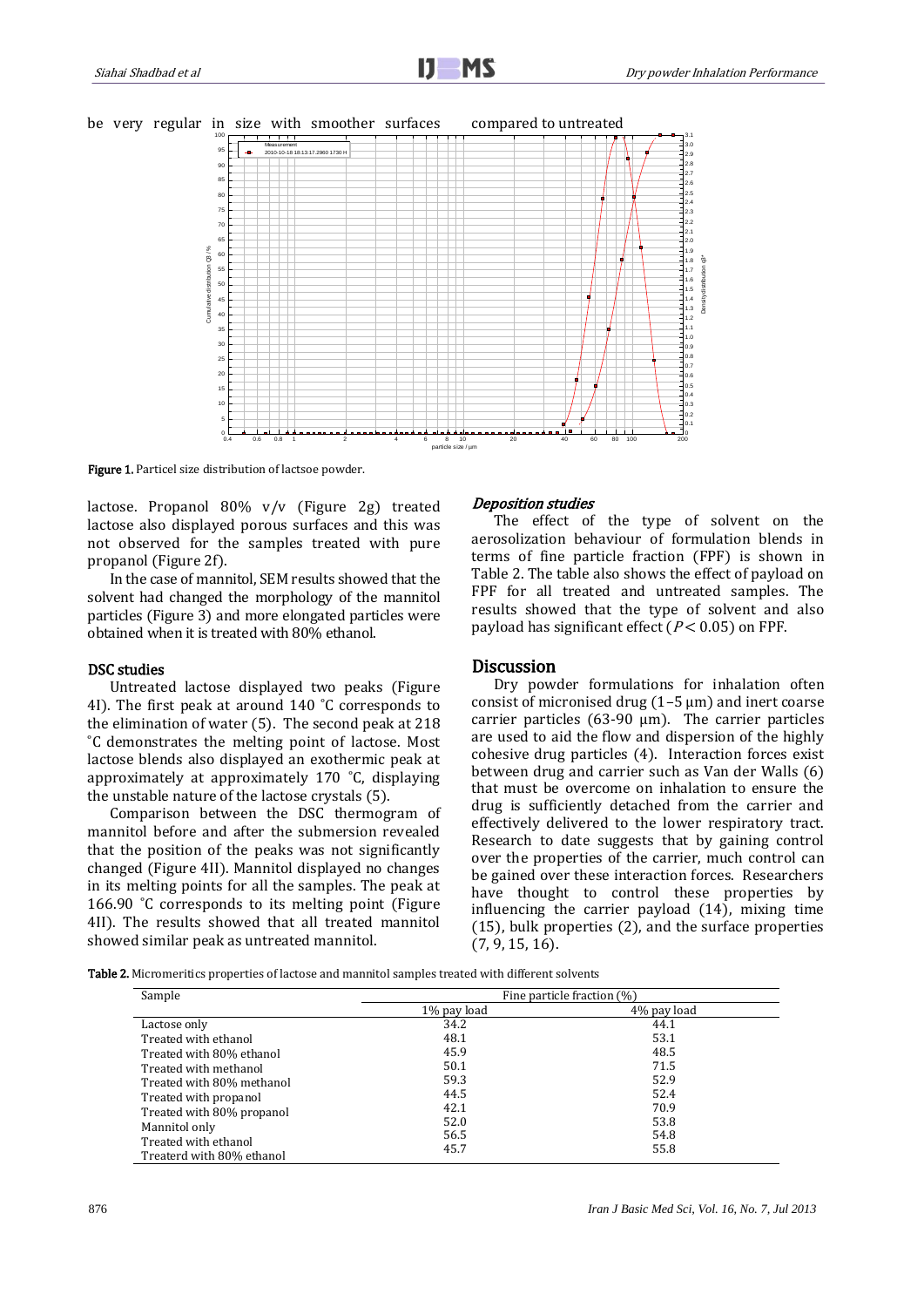

Figure 2. SEM images of various lactose samples treated with various organic solvents; (a) untreated lactose; (b) treated with ethanol; (c) treated with 80% ethanol; (d) treated with methanol; (e) treated with 80% methanol; (f) treated with propanol; (g) treated with 80% propanol

The present research aimed to investigate how treating the surface of the carrier to remove impurities by the solvents can create a smoother surface that will aid in reducing these drug-carrier forces. Three different solvents (methanol, ethanol and propanol) either in pure or 80% strength (20% water) were used for lactose carrier submersion. Two drug strengths of salbutamol sulphate (1% w/w and 4% w/w) were also used. Results were compared to that of an alternative carrier mannitol, where only ethanol was used as a solvent, to ascertain whether mannitol is an effective alternative as a carrier.

Overall flow properties of all blends were not compromised after treatment with the solvents. Although, flow was reduced for the carriers from excellent to fair after submersion which could be due to the adherence of lactose particles to each other as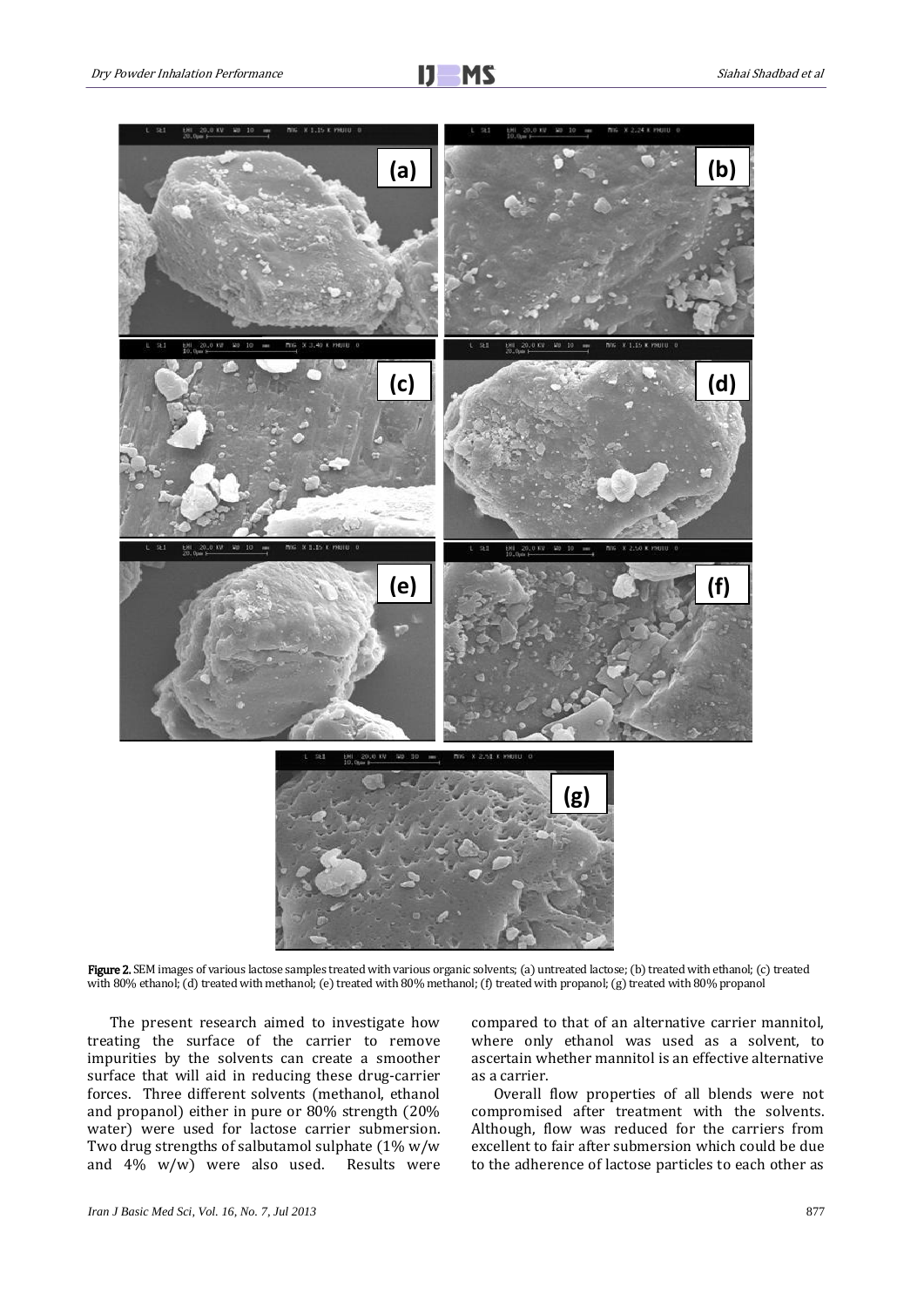a result of drying after washing. This was not the case for mannitol samples as the excellent flow was regained after blending salbutamol sulphate (SS) to the carrier (data was not shown).

The densities of the carriers either remained the same or were slightly increased after submersion. But the slight increase in the true density was not significant ( $P > 0.05$ ). Generally, high densities equate to better flow. However it can be said that the overall removal of impurities (in the case of lactose they are aldehydes, reducing sugars, proteins and some fats, in the case of mannitol they are polypeptide degradation impurity, oxidizing agents and reducing sugars) after submersion should reduce the density. This was only displayed by propanol treated blends, which may be attributed to the removal of impurities or be due to the porous Volume mean diameter's (VMD) decreased after structure that came as a result of submersion (Figure 2g).

Volume mean diameters (VMD) decreased after treatment with the solvents containing 20% water and 80% organic solvent. A slight reduction in particle size for 80% solvent could be due to the presence of water in this solvent which could make the particles smaller as a result of dissolution of the carrier surfaces.

SEM images showed that after submersion the overall appearance did appear smoother and the 'tomahawk' like shape remained constant. This was consistent with Dickhoff et al (15) who claimed that submersion neither changes the size or the shape of particles, and Zeng et al (16) who found a smoother shiny appearance of lactose after recrystallization with carbopol gels. There was also a presence of some fines on lactose particles after submersion (Figure 2), which was also evident on the particle size distribution experiments, where increasing numbers of particles fell below the size of the sieve mesh used (63-90 μm), after submersion (Table 1). Steckel and Muller (18) suggested that by varying the particle size or drug content the fine particle fraction can be changed.

Unlike lactose, mannitol blends did display a change of shape, from irregular or cube shaped (Figure 3b) to more elongated shape (Figure 3c) which was evident from the SEM images. It has been shown that, generally, needle shaped carrier increased the fine particle fraction of formulation blends containing mannitolsalbutamol sulphate (10). This contradicts the results obtained in the present study. In the present study, mannitol treated with 80% ethanol showed rough surfaces compared to untreated mannitol, hence low fine particle fraction. In the study carried out by Kaialy et al (10) the main reason for elongated mannitol showing higher FPF was smooth surfaces. This suggests that if the elongated mannitol obtained in the present study had smoother surfaces it would have shown higher FPF compared to other mannitol particles.

Overall, the present results showed that the treated samples performed better than untreated samples in DPI formulations. This was in good agreement with the data provided by Iida et al.  $(19)$  and Zeng et al  $(16)$ . This then disproves Dickhoff  $et \, al$  (6) who found that the carrier produced was almost too smooth and decreased detachment. The submersion treatment of



Figure 3. SEM images of mannitol treated with ethanol; . (a) untreated mannitol; (b) treated with ethanol; (c) treated with 80% ethanol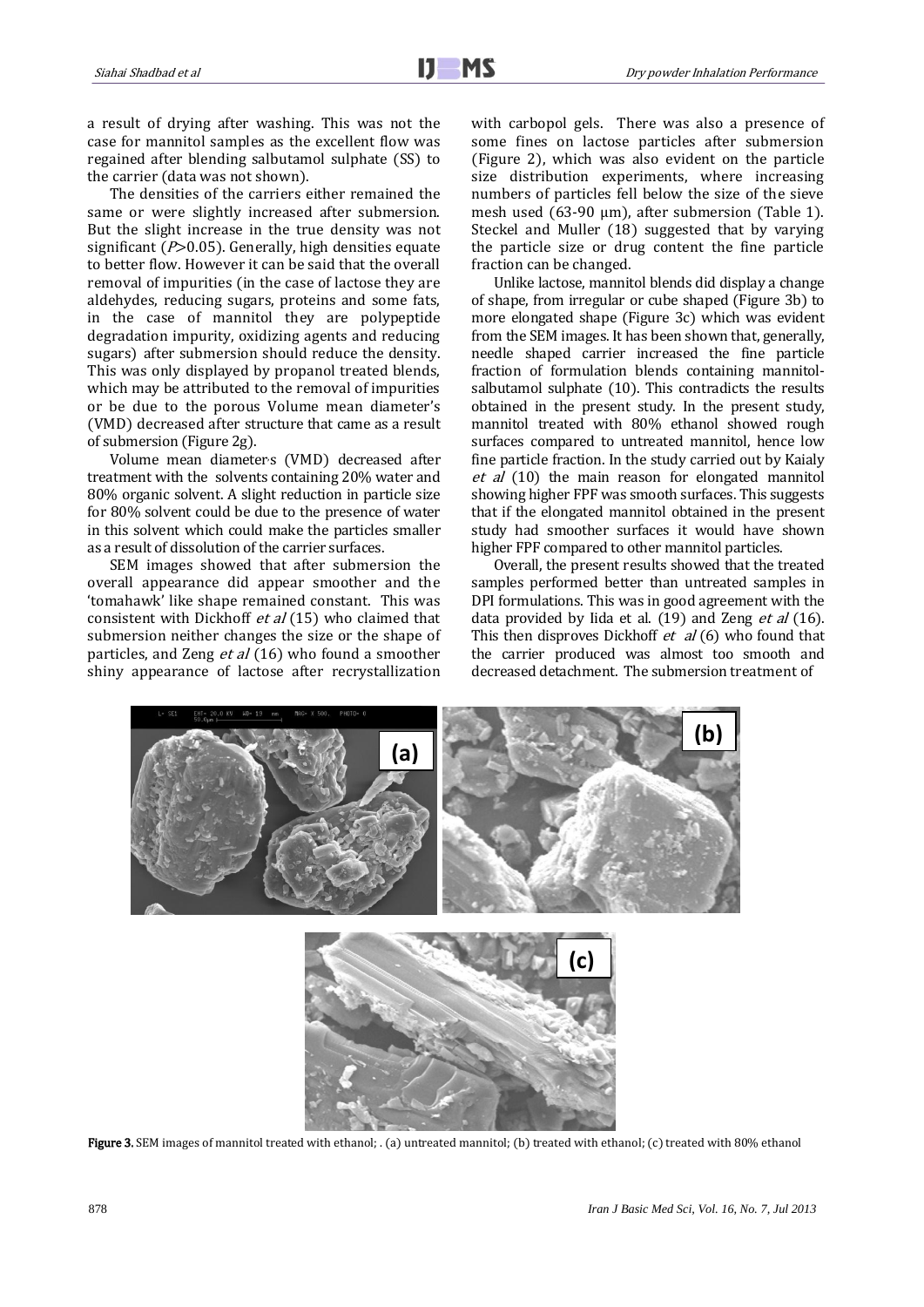

30 80 120 170 220

**Figure 4.** DSC traces of lactose and mannitol samples

Temperature (<sup>O</sup>C)

the carrier under defined conditions is favorable for drug particle detachment from the carrier. From the data reported in Table 2, it is very difficult to say why, for example, propanol should act better than others as there are so many factors that can change the performance of carrier in DPI formulations such as the amount of fines (20), the smoothness of the carrier surfaces and the surface rugosity (21), the size of carrier (22), flowability of carrier (10), and reduction of binding sites (23).

At higher drug payloads (4% w/w) blends produced a more significant FPF than 1% blends, which is consistent with Dickhoff  $et$  al (15) who found decrease in carrier residue (the amount of residual drug on the carrier after inhalation)with increasing payload, this therefore equates to better detachment. Dickhoff *et al* (15) and Young *et al* (24) described that the increase in FPF was as a result of an excess of drug particles relative to the number of bonding active sites, this reduces the mean adhesive force in the mixture between drug and carrier particles. SEM images of formulation blends containing 4% salbutamol showed that the drug particles are distributed very well on the carrier surface which is evident from Figure 5.

Table 2 also showed that the overall performance of mannitol was found to be as good as lactose (particularly at high payload) regardless of the treated mannitol. This is consistent with the published results suggesting manitol has a great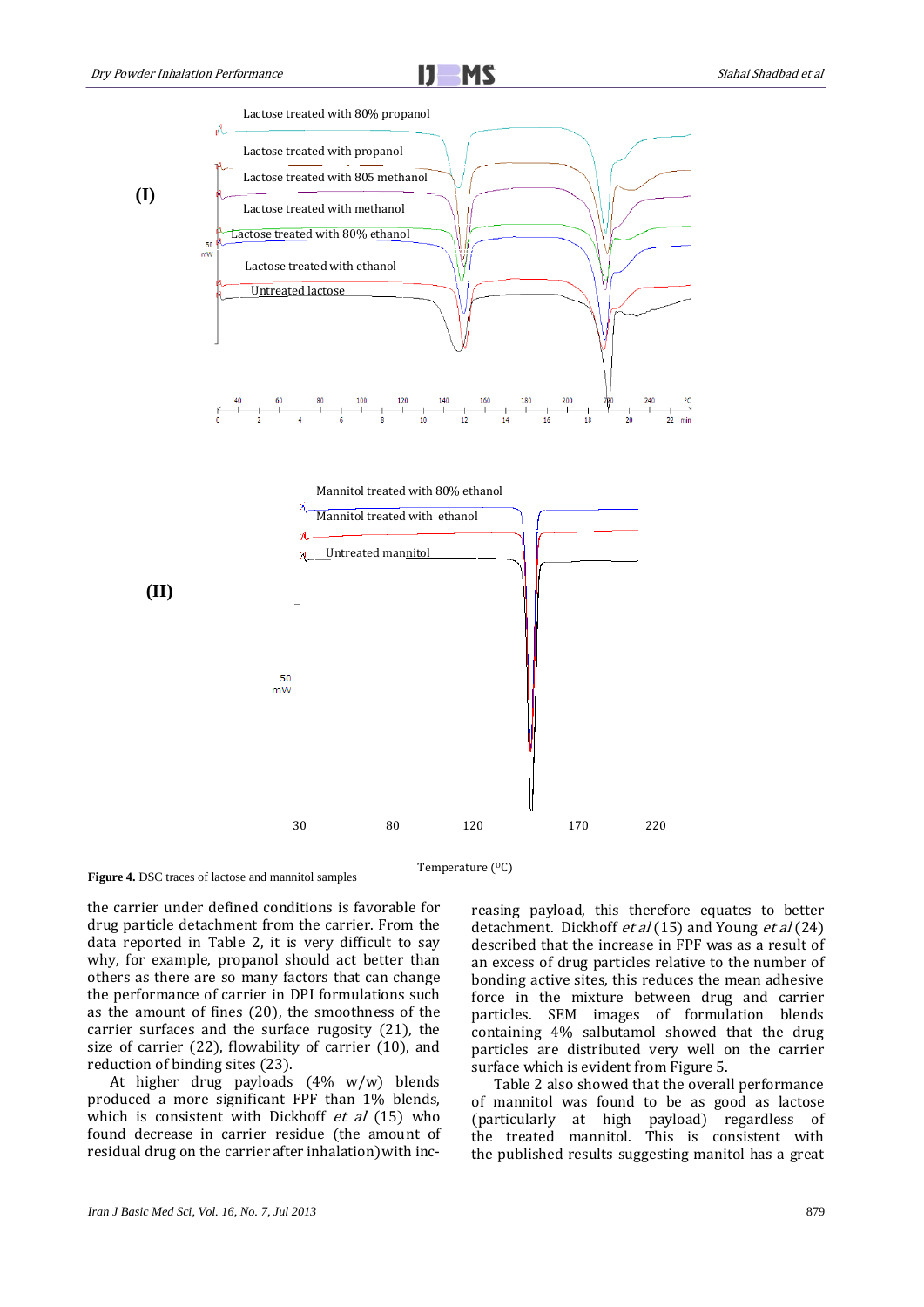

Figure 5. SEM images of formulation blends of treated carrier with 4% slabutamol sulphate; (a) lactose tretaed with ethanol; (b) lactose tretaed with methanol; (c) lactsoe tretaed with propanol; (d) mannitol tretaed with ethanol

potential as an alternative sugar to replace lactose in inhalation formulations (9, 18, 25).

# Conclusion

The results suggest that submersion treatment of the carrier under defined conditions, such as the choice or strength of the solvent or drug payload, is favorable for drug particle detachment from the carrier. This is due to the removal of rugosities and making carrier surfaces smoother. The present study also suggests that mannitol can be an alternative for lactose carrier in dry powder inhalation formulations. In conclusion, the efficiency and reproducibility of drug delivery by dry powder inhalers can be improved using carrier particles of precisely defined morphological features.

# Acknowledgment

The authors appreciate Mr. Ian Slipper, School of Science, University of Greenwich for taking SEM images.

## References

- 1. Prime D, Atkins P, Slater A, Bumby B. Review of drug powder inhalers. Adv drug Rev 1997; 22:51-58.
- 2. Timsina MP, Martin GP, Marriott C, Ganderton D, Yianneskis M. Drug delivery to the respiratory tract using dry powder inhalers. Int J Pharm 1994; 101:1-13. 3. Flament MP, Leterme P, Gayot A. The influence of carrier roughness on adhesion, content uniformity

and in vitro deposition of terbutaline sulphate from drug powder inhalers. Int J Pharm 2004; 275:201- 209.

4. Zeng X, Martin G, Mariott C, Pritchard J. The influence of carrier morphologies on drug delivery by dry powder inhalers. Int J Pharm 2000; 200:93-106.

5. Larhib H, Martin G, Marriott C, Prime D. The influence of carrier and drug morphologies on drug delivery from dry powder formulations. Int J Pharm 2003; 257:283-296.

6. Dickhoff B, Boer A, Lambregts D, Frijlink H. The effect of carrier surface treatment or drug particle detachment crystalline carriers in adverse mixtures for inhalation. Int J Pharm 2006; 327:17-25.

7. Kaialy W, Martin GP, Larhrib H, Ticehurst MD, Kolosionek E, Nokhodchi A. The influence of physical properties and morphology of crystallised lactose on delivery of salbutamol sulphate from dry powder inhalers. Colloid Surf B 2012; 89:29-39.

8. Kaialy W, Ticehurst MD, Murphy J, Nokhodchi A. Improved aerosolization performance of salbutamol sulphate formulated with lactose crystallised from binary mixtures of ethanol-acetone. J Pharm Sci 2011; 100:2665-2684.

9. Kaialy W, Larhrib H, Ticehurst MD, Nokhodchi A. Influence of batch cooling crystallization on mannitol physical properties and drug dispersion from dry powder inhalers. Cryst Growth Des 2012; 12:3006- 3017.

10. Kaialy W, Momin MN, Ticehurst MD, Murphy J, Nokhodchi A. Engineered mannitol as an alternative carrier to enhance deep lung penetration of salbutamol sulphate from dry powder inhaler. Colloid Surf B 2010; 79:345-56.